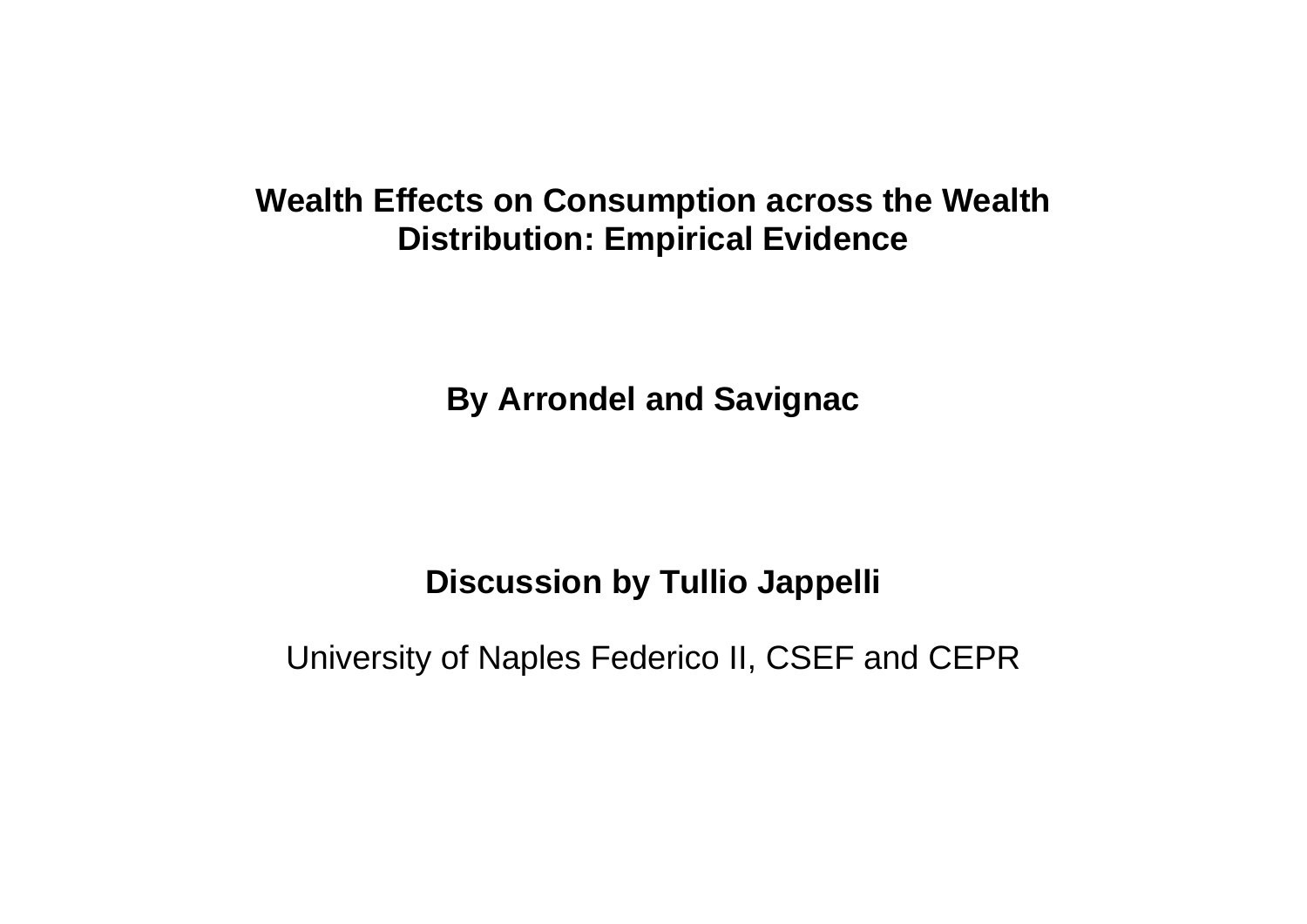## **Outline**

- 1. The wealth effect
- 2. Empirical findings
- 3. Lesson from the literature
- 4. The French case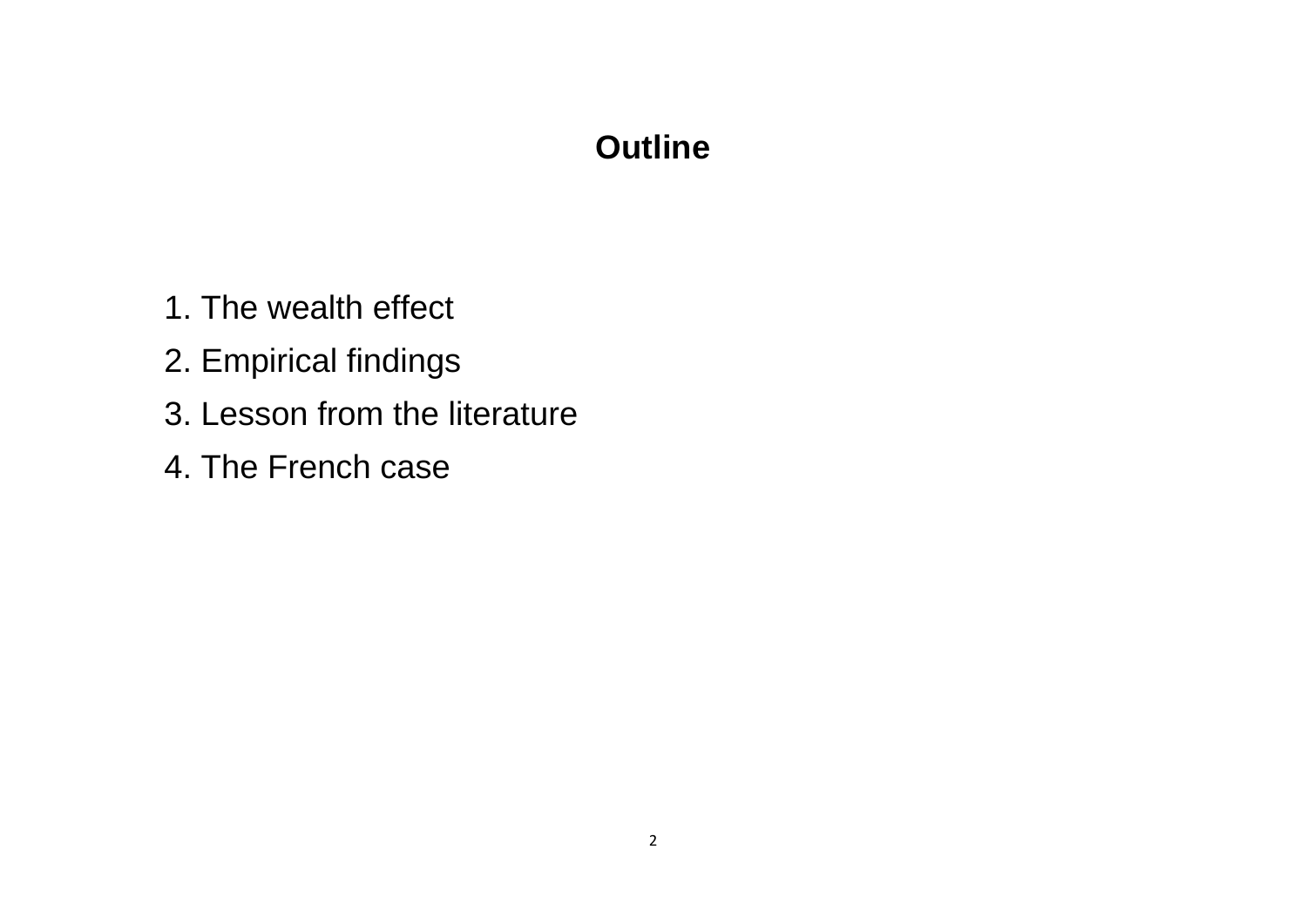### **1. The Wealth Effect**

$$
\Delta \ln c_{it} = \lambda \Delta z_{it} + \sum_{k=1}^{K} \phi^k \pi_{it}^k + v_{it}
$$

 $\pi$  may reflect income shocks or unanticipated effects of house prices and stock market prices (the "wealth effect" ).

- Complete markets: no impact if shocks are idiosyncratic ( $\phi = 0$ ).
- PIH, buffer stock model: consumption responds strongly to permanent shocks, little to transitory shocks.
- These models suggest that unexpected and permanent drops in wealth reduce consumption, and that this reduction equals the annuity value of the drop in wealth,  $r/(1+r)$  with infinite horizon.
- In models with partial insurance consumers insure shocks to a larger extent than in models with self-insurance.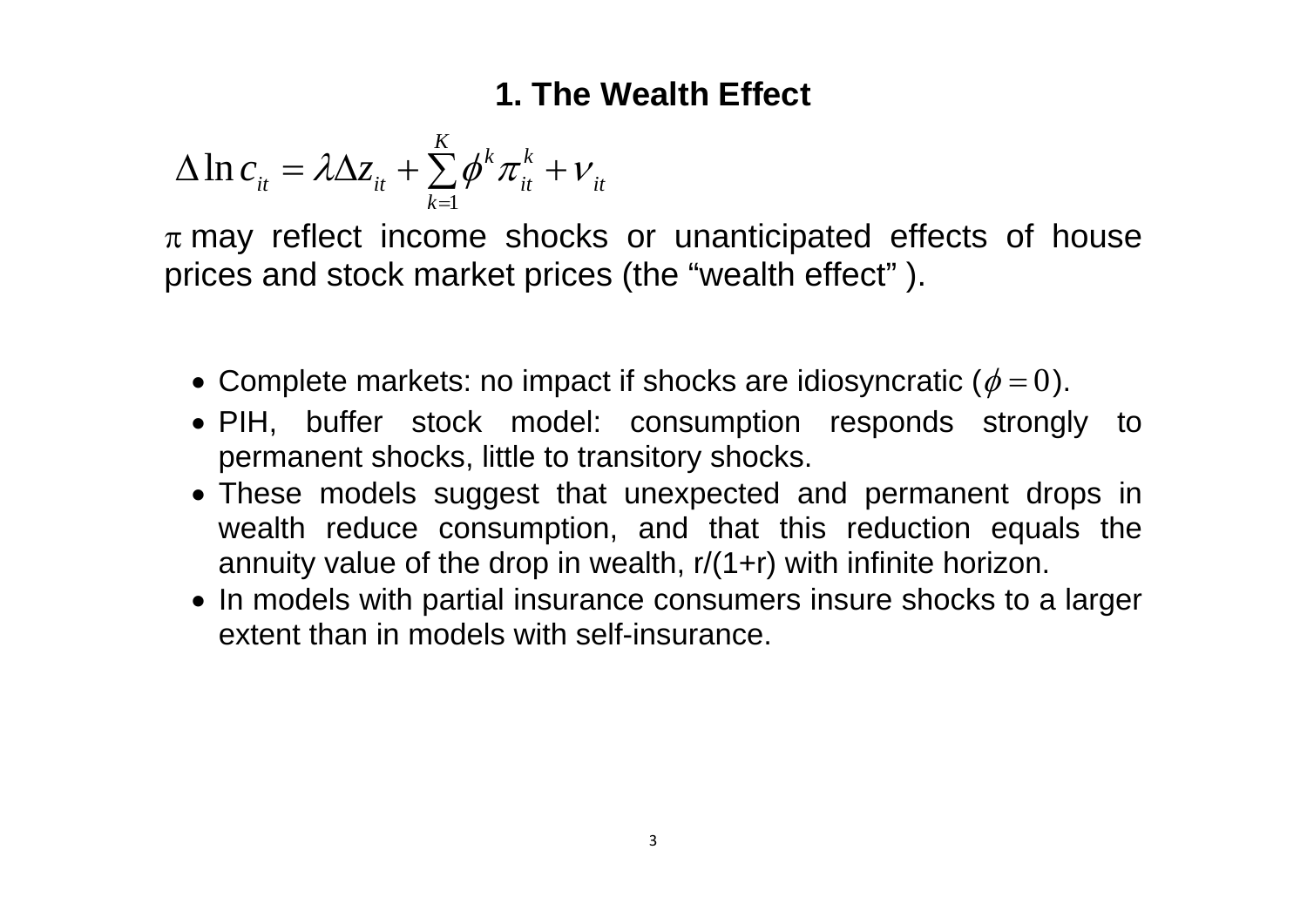## **Research questions**

- 1. What is the **MPC from wealth shocks**?
- **2.** Households are **differently affected by wealth shocks:**
	- size of shocks;
	- preferences (e.g. precautionary motive)
	- heterogeneity in financial asset holdings;
	- home ownership status, location, labor market participation;
	- formal (eg UI) and informal (e.g. family networks) insurance opportunities;
	- access to financial markets (liquidity constraints)

Questions crucial to understand consumers' behavior and evaluate consumption effect of changes in asset prices.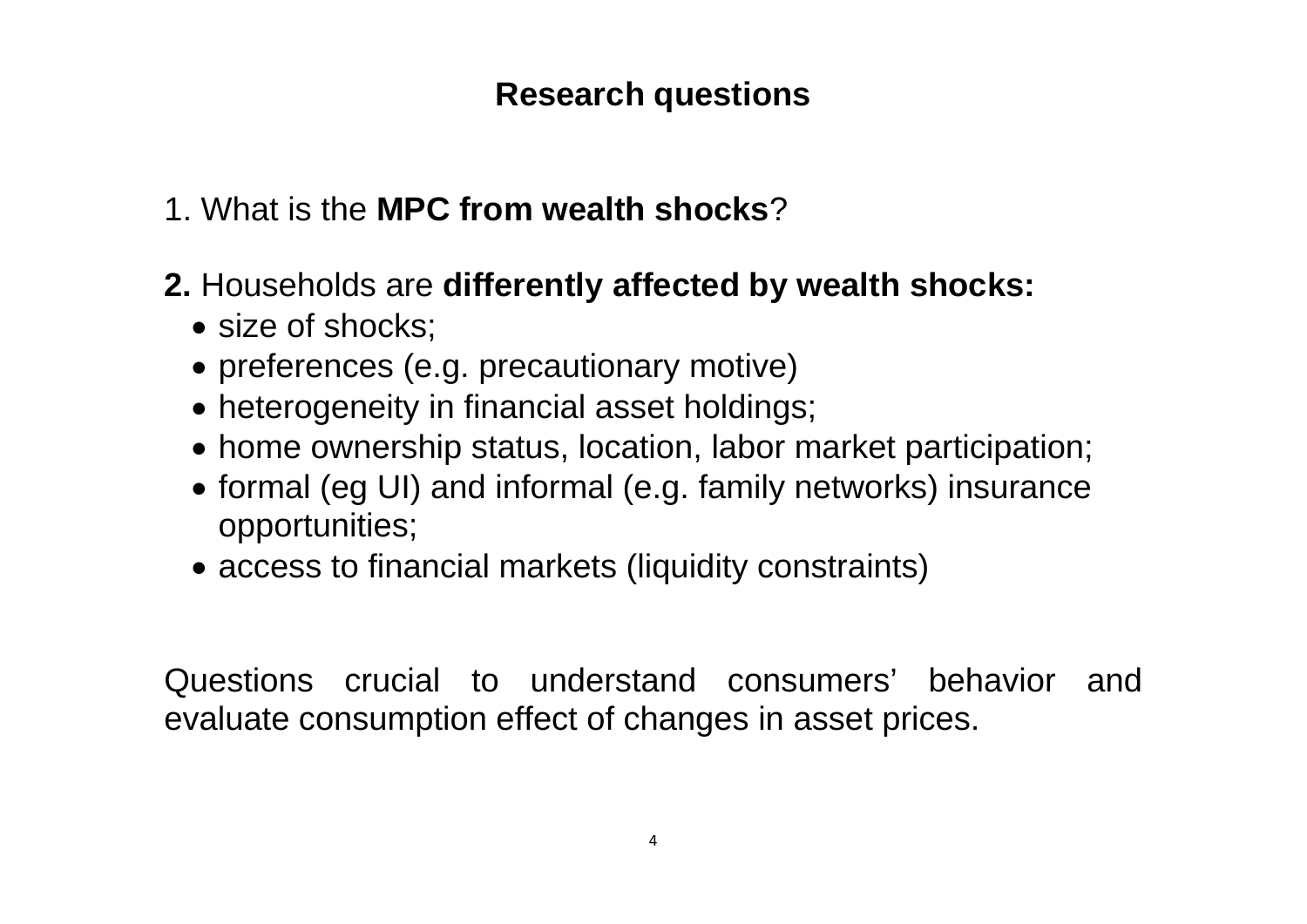# **2. Empirical findings**

Results based on micro-data are mixed, with some papers finding large responses of expenditure to house and stock prices shocks, while others find smaller effects.

Surveys by **Deaton** (2011) and **De Nardi et al.** (2011) point out that wealth effects are important in the Great Recession.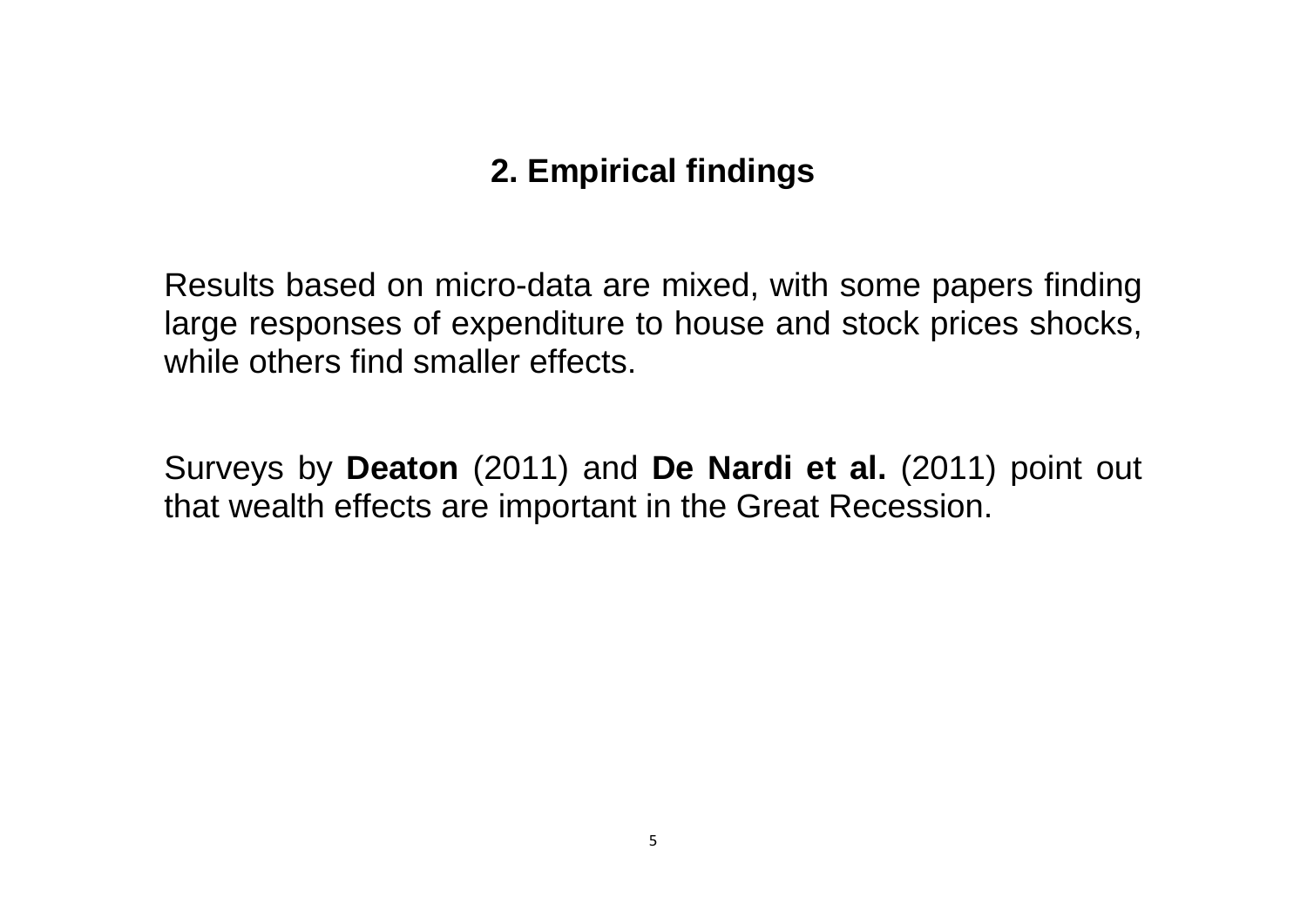#### **Implicit assumptions**

- (i) wealth shocks are not predictable, and therefore not anticipated by consumers;
- (ii) current prices are the best predictors of future asset prices, (changes in asset prices are a permanent shock). Thus should have a relatively large impact on consumption, equivalent to the annuity value of the shock (say 2 to 5 pp).
- (iii) consumption should not respond to anticipated wealth changes. But Paiella and Pistaferri (2015) point out that consumers should respond also to expected wealth changes. These reflect intertemporal substitution effects, not wealth effects (unlike distinction between anticipated and unanticipated income shocks).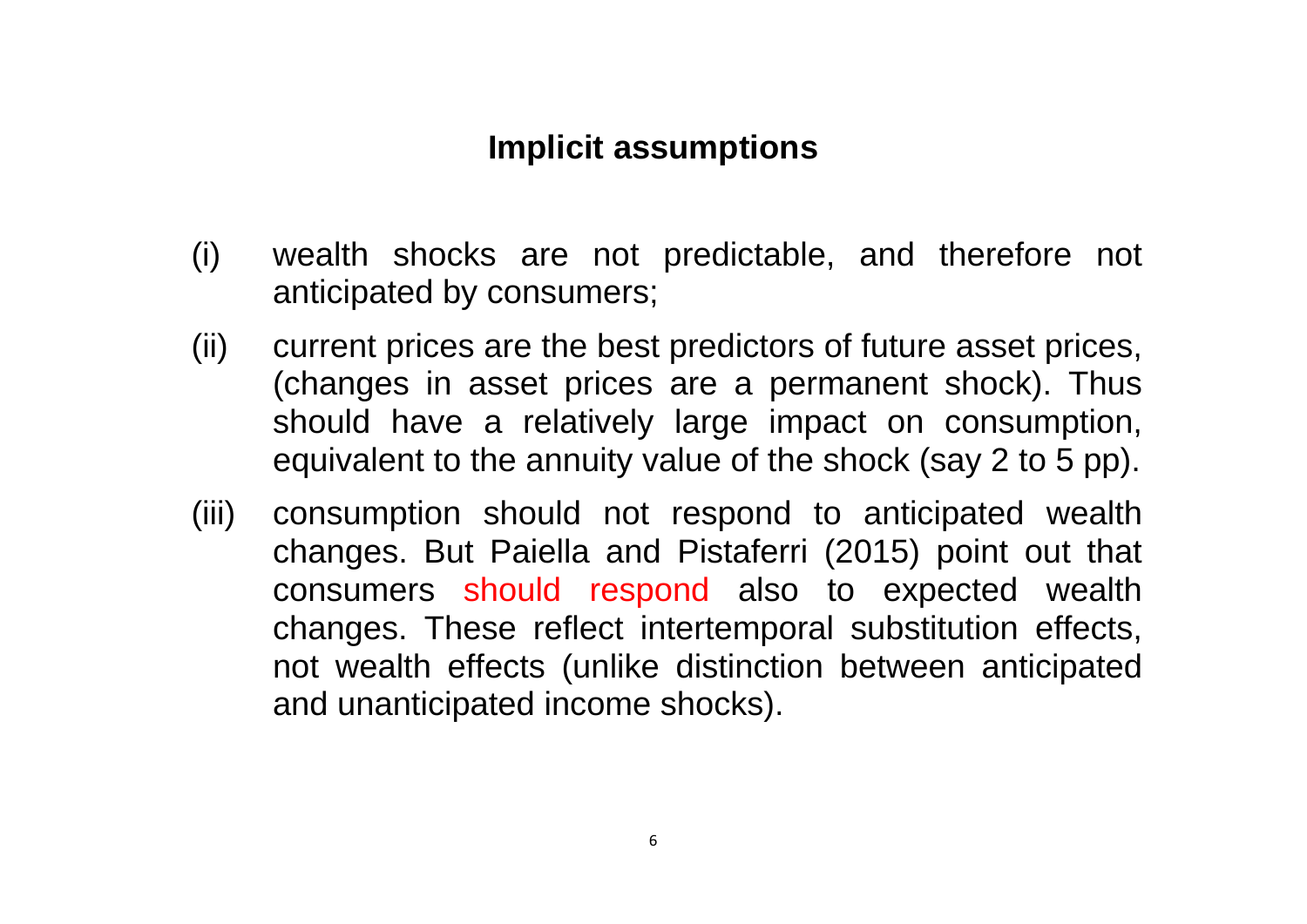### 3. **The French case**

- Two cross-sections on wealth and consumption (imputed). About 3,500 observations.
- Timing. Consumption data refer to 2009. Wealth survey is fielded between October 2009 and February 2010. Is wealth measured at the beginning or at the end of 2009?

• Specification: 
$$
\frac{C}{Y} = \alpha + \beta \frac{W}{Y} + \gamma \left(\frac{W}{Y}\right)^2 + \varepsilon
$$

- Hypothesis:  $\beta > 0$ ,  $\gamma < 0$
- Finding: consumption and wealth are positively correlated in the cross section. Correlation is small (less than 1pp), and stronger at low wealth levels.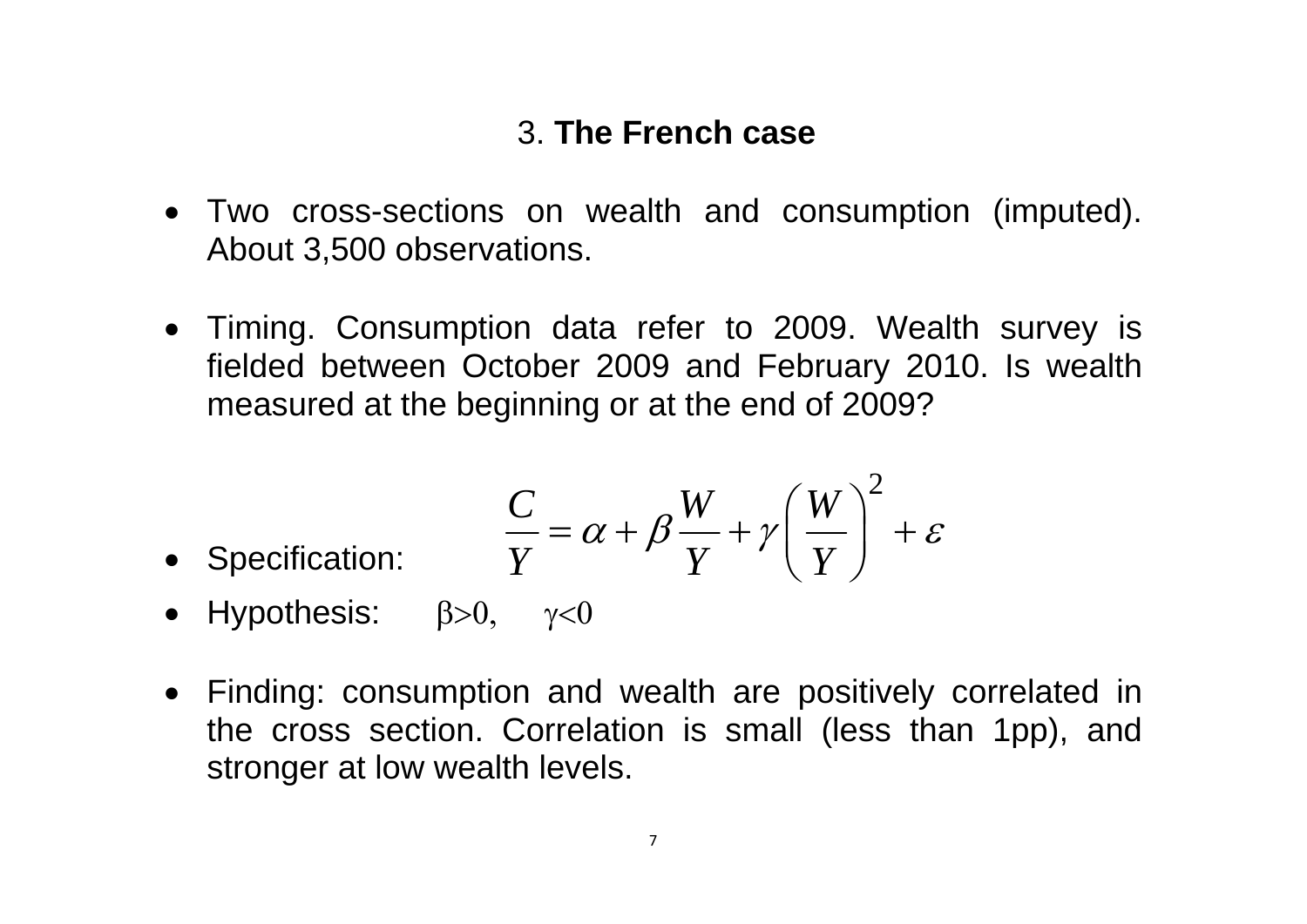## **Lesson from previous studies**

1. Most studies rely on aggregate measures of house price changes (regional or county level), while house price risk has also an idiosyncratic component specific to each dwelling. Need strategy to identify wealth shocks.

2. House and stock price changes are correlated with other economic events (impact on expectations of future income). Need panel data, and appropriate IV.

3. Studies usually don't distinguish between transitory and permanent wealth shocks

Need data on house price process, or subjective expectations.

4 . Consumers may tend to smooth consumption only when income or wealth changes are large. Need data on size of the shocks.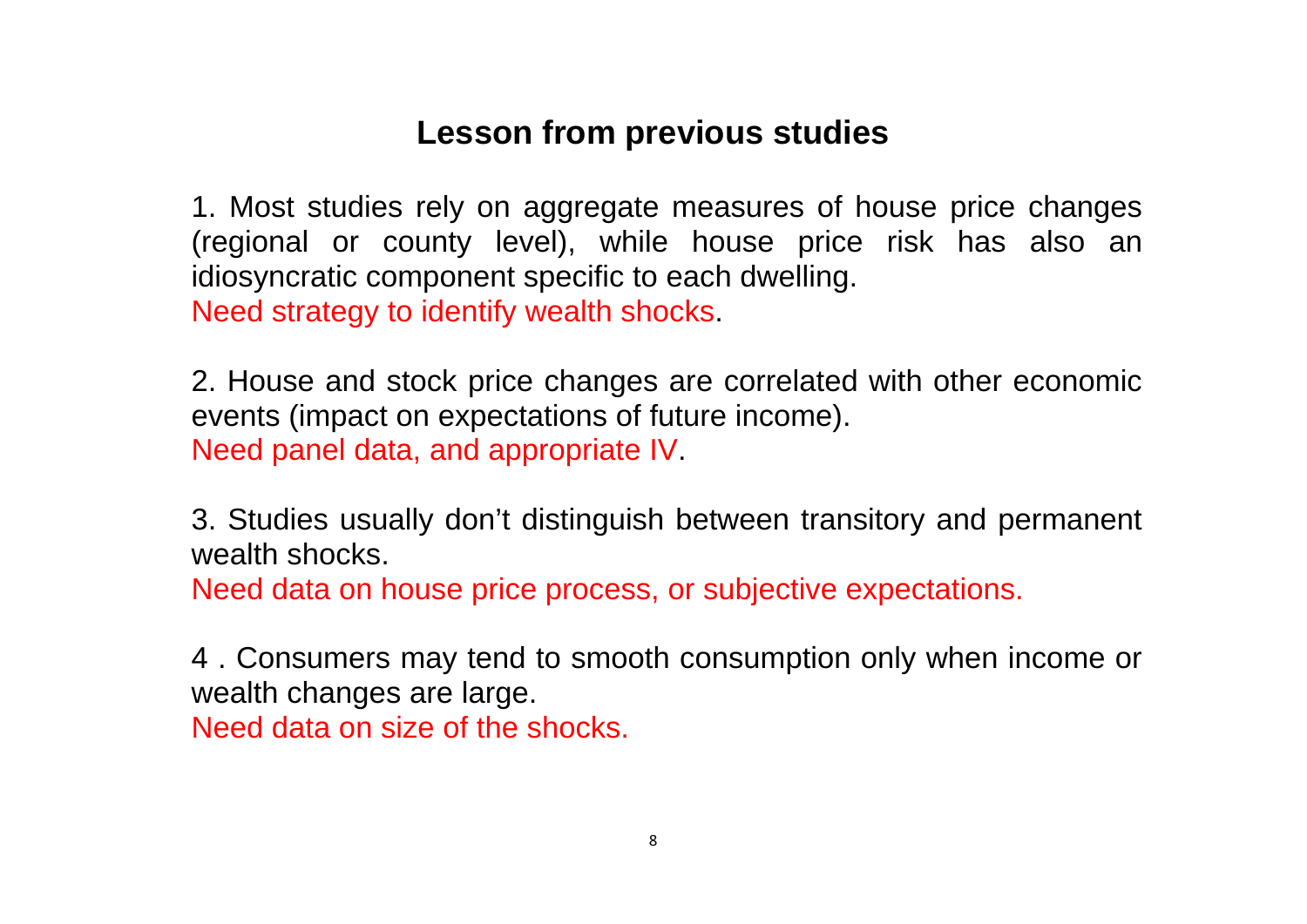#### **Consumption and the Great Recession**



France: flat consumption. Source: OECD Economic Outlook.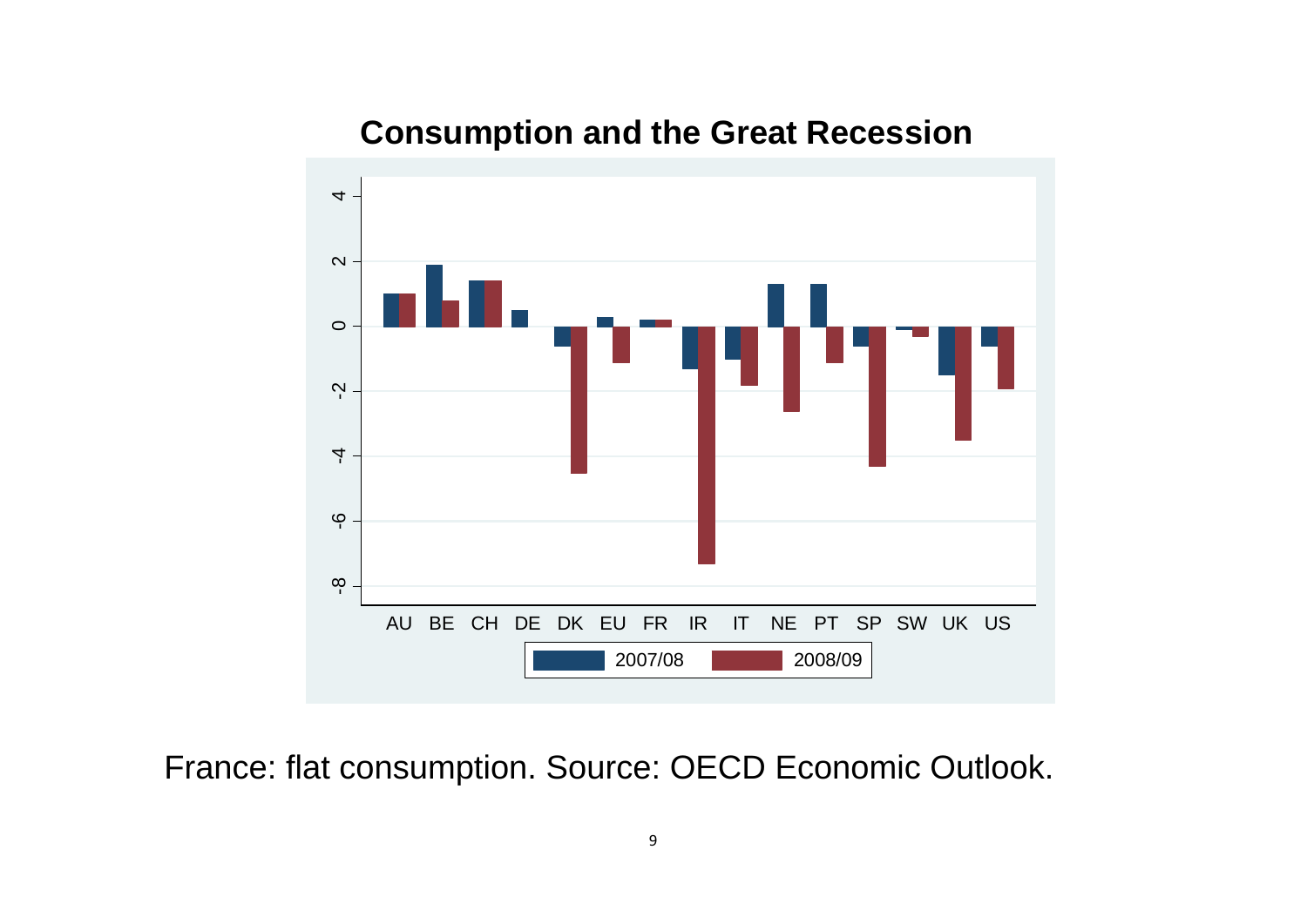### **% Change in House Prices**



France: about 10% decline. Source: OECD Economic Outlook.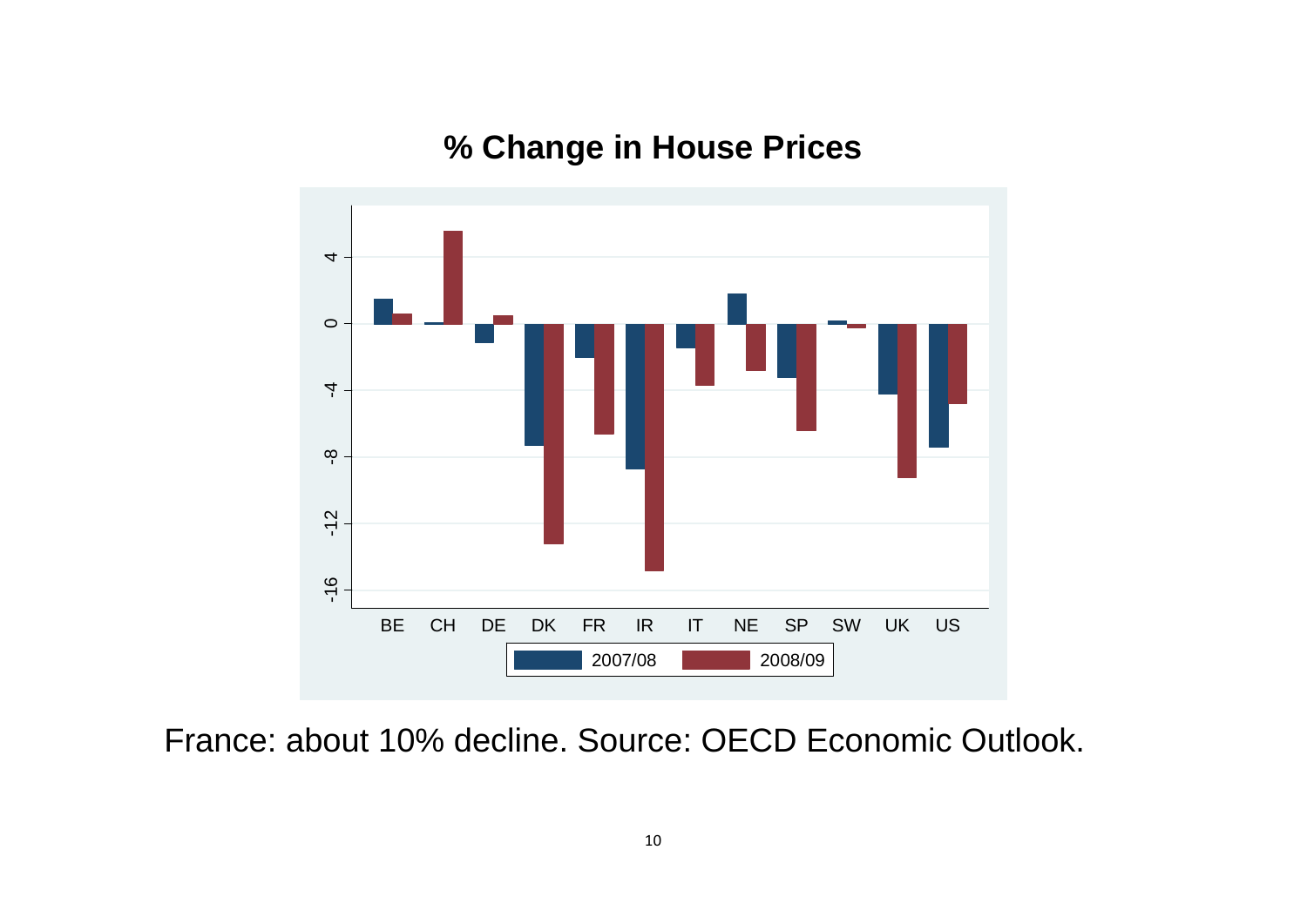#### **Stock Prices**



Quite significant drop in France